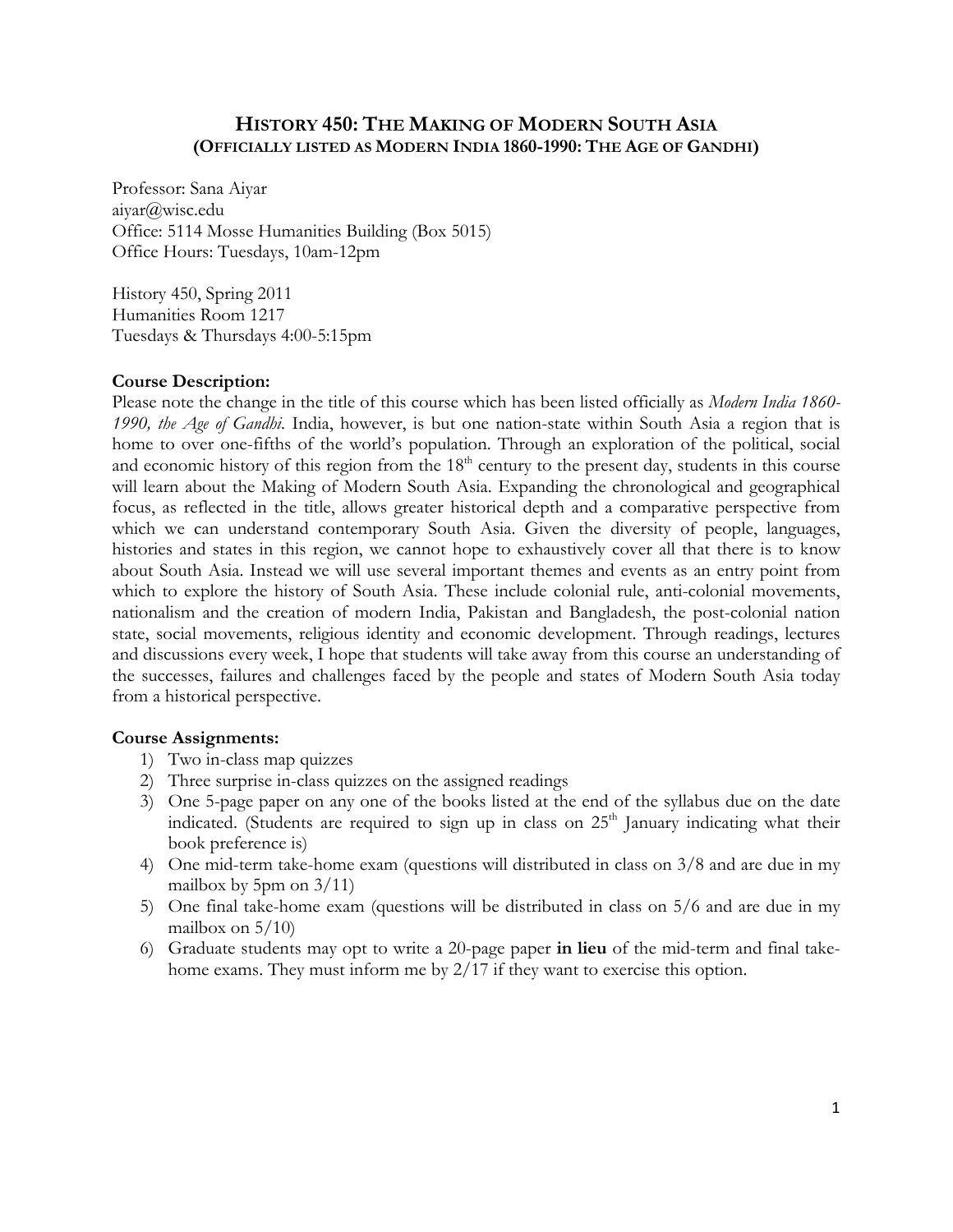#### **Evaluation:**

Class participation and attendance: 15% In-class quizzes: 15% Short paper: 15% Mid-term exam: 25% Final exam: 30%

Unexplained absences taken without the instructor's prior permission and failure to submit assignments on time will result in a deduction from the overall letter grade.

## **Readings:**

All readings listed in the syllabus are required readings unless otherwise stated. Short articles and chapters have been uploaded on the learn@uw course website. Students will also find three maps on the course website that can serve as study guides for the map quizzes. Journal articles are can be accessed online through MadCat. Two books are available for purchase from the university book store:

Barbara Metcalf. *A Concise History of India* Bashrat Peer, *Curfewed Night*

# **Week I**

**1/18** Making of Modern South Asia: Introduction **1/20** The Mughal Empire: An Overview

Readings: B. Metcalf, *A Concise History of India* ch 1 Amartya Sen, *Argumentative Indian* pp.287-293

**Week II 1/25** India between Empires **1/27** Company Raj

Readings: B. Metcalf, *A Concise History of India*, ch 2, ch 3 till p.80 C.A. Bayly, *Indian Society and the Making of the British Empire*, ch 1&3 \*\*Robert Travers, *Ideology and Empire in the Eighteenth Century*, introduction\*\* (only required for graduate students and students taking the course for 4 credits)

# **\*\*Sign up for book review on 1/25\*\***

**Week III 2/1** Colonial Reform and Rebellion **2/3** Discussion & Map Quiz (India 1860)

Readings B. Metcalf, *A Concise History of India*, ch 3 (80-90), ch 4 (till p. 103)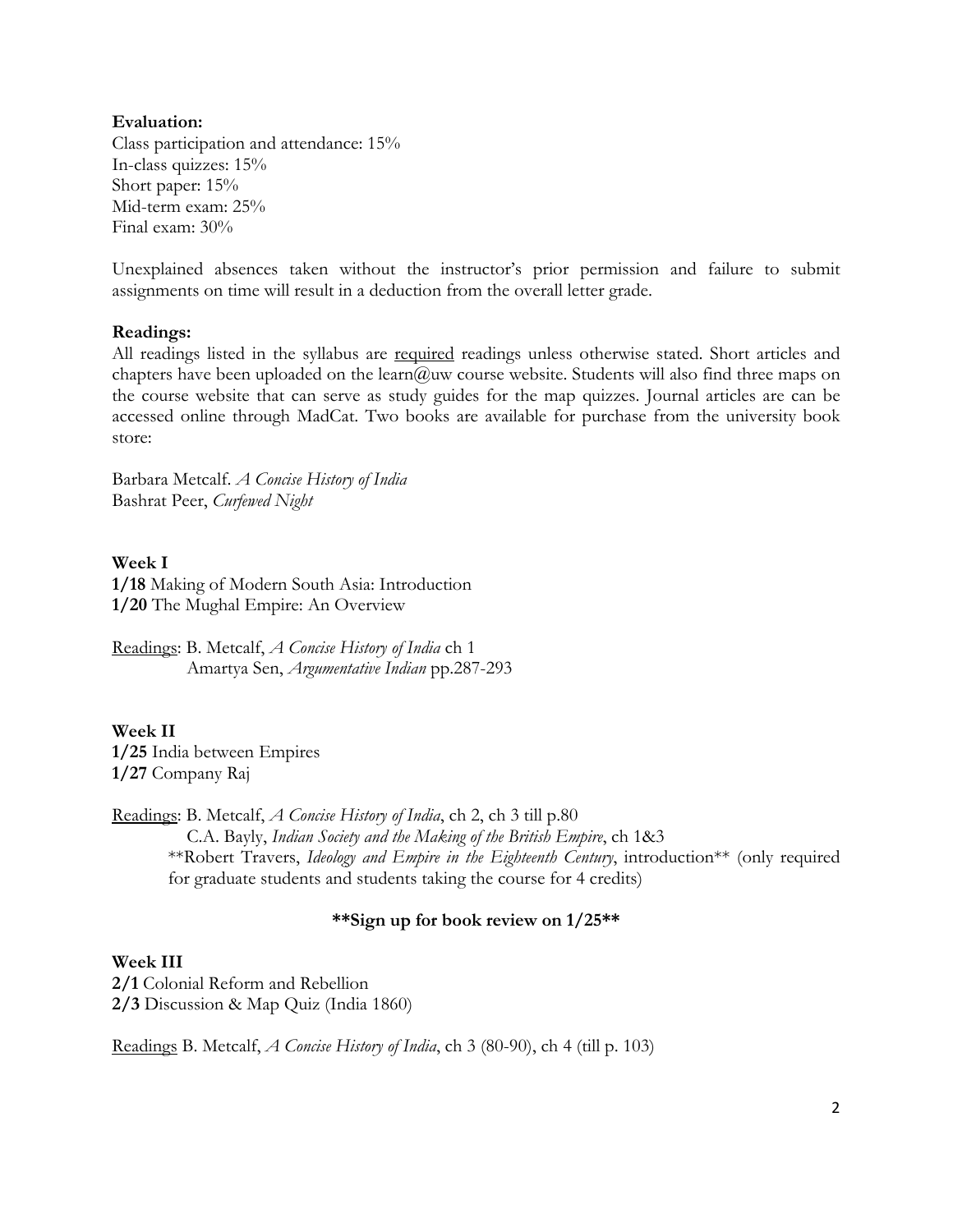Lata Mani, "Contentious Traditions: The Debate on Sati in Colonial India" in K. Sangari and S. Vaid (eds), *Recasting Women: Essays in Indian Colonial History*

Gautam Bhadra, "Four Rebels of 1857" in R. Guha and G.Spivak (eds) *Selected Subaltern Studies* 

Nicholas Dirks, "From Little King to Landlord" in Nicholas Dirks (ed) *Colonialism and Culture* 

#### **Week IV**

**2/8** From Company Rule to Crown Raj **2/10** Indentured Labor and the Making of a Diaspora

Readings: B. Metcalf, *A Concise History of India* ch 4 (pp.103-122) Mridu Rai, *Hindu Rulers, Muslim Subjects*, ch 1 & 2 B.Cohn, "Census, Social Structure and Objectification in South Asia" in B. Cohn, *Anthropologist amongst the Historians* Sugata Bose, *A Hundred Horizons*, ch 3

#### **Week V**

**2/15** Anti-Colonial Critique before World War I **2/17** Gandhian Nationalism

Readings: B. Metcalf, *A Concise History of India* ch 5, ch 6 (till p.185)

P. Chatterjee, *Nation and its Fragments*, pp. 1-13

 Judith Brown, *Gandhi's Rise to Power*, chs 2 & 9, retrospect & conclusion \*\*Sugata Bose, "Nation as Mother" in S. Bose and A. Jalal (eds) *Nationalism, Democracy and Development*\*\* (only required for graduate students and students taking the course for 4 credits)

# **\*\*2/17 last day for graduate students to opt to write a long paper in lieu of takehome exams\*\***

# **Week VI**

**2/22** Region, Religion and the Making of a Nation **2/24** Challenges to Gandhi (Rebels against the Raj)

Readings: B. Metcalf, *A Concise History of India*, pp.185-210

Ayesha Jalal, "Exploding Communalism: The Politics of Muslim Identity in South Asia" in S. Bose and A. Jalal (eds) *Nationalism, Democracy and Development* Leonard Gordon, *Brothers against the Raj*, ch 9 Neeti Nair, "Bhagat Singh as 'Satyagrahi': Limits to Non-Violence in Late Colonial India", *Modern Asian Studies*, 43 (3), 2009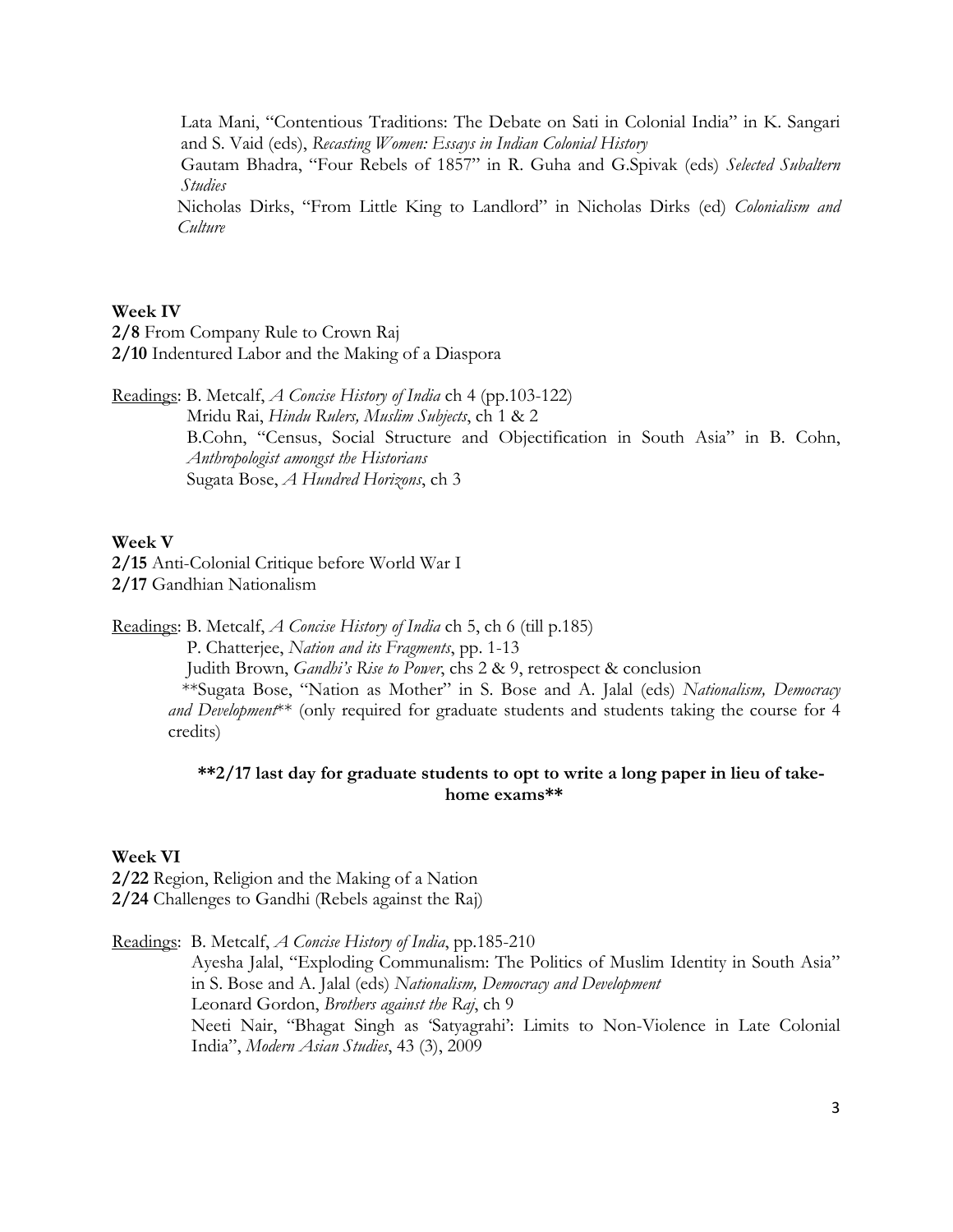**Week VII 3/1** Independence and Partition **3/3** Discussion

Readings: B. Metcalf, *A Concise History of India* pp.211-230

Asim Roy, "The High Politics of India's Partition: The Revisionist Perspective", in *Modern Asian Studies*, 24(2), 1990 Ram Guha, *India after Gandhi*, ch 5

## **Week VIII**

**3/8** Review class. Mid term take-home will be handed out in class **3/10** No Class – work on mid terms

## **MID-TERM EXAM DUE BY 5PM ON 3/11**

## **Week IX No Class: Spring Break**

#### **Week X**

**3/22** Post-colonial Nation State: Nehru's India and Congress Hegemony

**3/24** Nuclear South Asia: Guest Lecture by Professor Vipin Narang, Department of Political Science, MIT

Readings: B. Metcalf, *A Concise History of India* ch 8 (till p.251)

Sumit Sarkar, "Indian Democracy: The Historical Inheritance" in Atul Kohli (ed) *Success of India's Democracy* 

Rajni Kothari "The Congress 'System' in India" in Z. Hasan (ed) *Parties and Party Politics in India*, ch 1

Vipin Narang, "Posturing for Peace? Pakistan's Nuclear Postures and South Asian Stability" in *International Security*, 34(3)2009

available: http://www.mitpressjournals.org/doi/pdf/10.1162/isec.2010.34.3.38

\*\* Ayesha Jalal, *Democracy and Authoritarianism in South Asia*, ch 1\*\* (only required for graduate students and students taking the course for 4 credits)

#### **Week XI**

**3/29** Post-colonial India: The Regional Imperative and the Decline of the Congress **3/31** No Class (AAS Conference)

Readings: B. Metcalf, *A Concise History of India*, pp. 252-281

Zoya Hasan (ed) *Parties and Party Politics in India* chs 3, &15

\*\*B.R. Tomlinson, "Historical Roots of Indian Poverty: Issues in the Economic and Social History of Modern South Asia,1880-1960", Modern Asian Studies, 22 (1), 1988\*\*(only required for graduate students and students taking the course for 4 credits)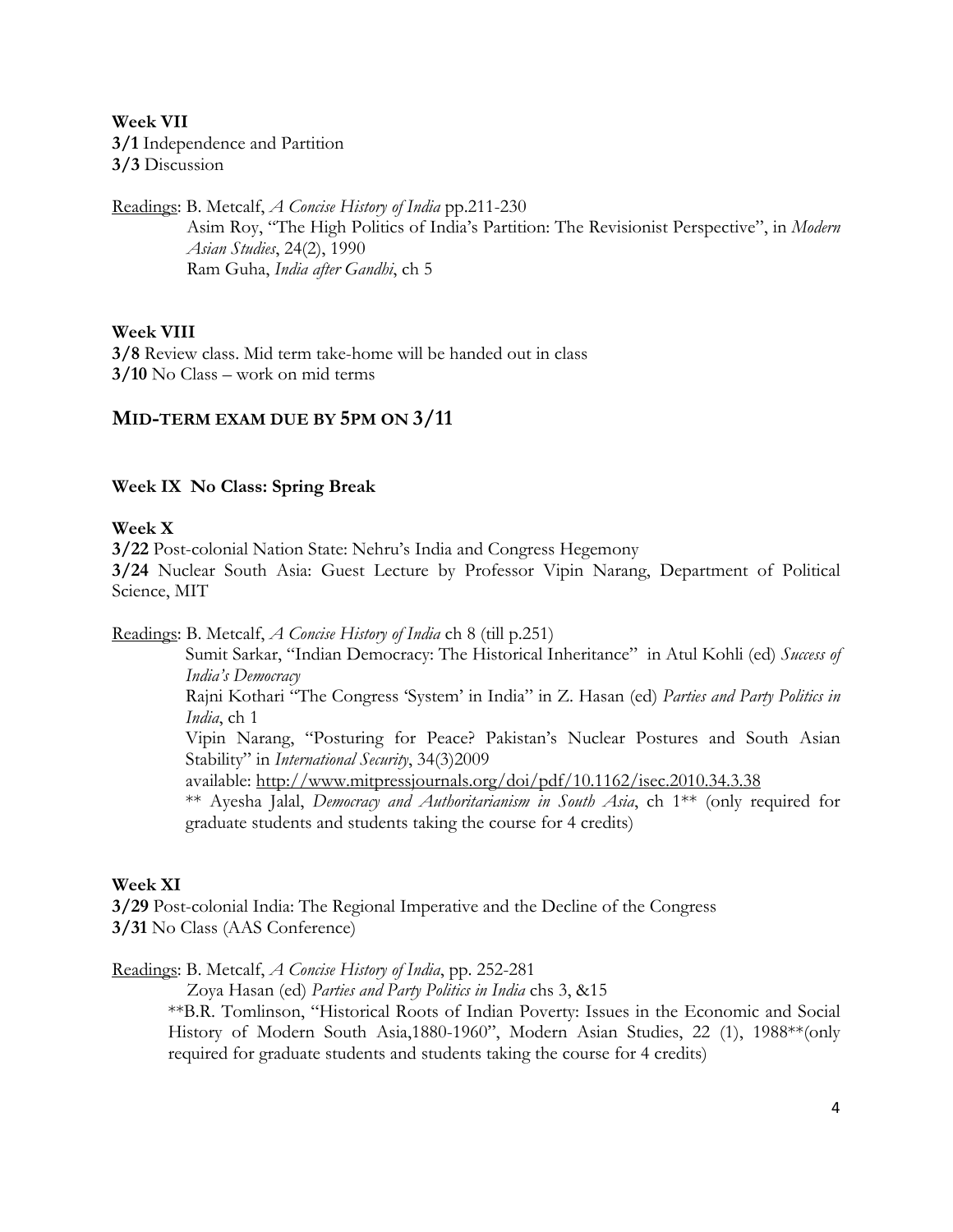**Week XII** 

**4/5** Post-colonial Pakistan

**4/7** Challenges to the Nation State: Emergence of Bangladesh

Readings: Ayesha Jalal, *Democracy and Authoritarianism* ch 2 Ayesha Jalal, *State of Martial Rule* ch 2, 3, 6 Owen Bennett Jones, *Pakistan: Eye of the Storm*, ch 5

## **Week XIII**

**4/12** Challenges to the Nation State: Kashmir & Punjab **4/14** Discussion and Map Quiz (Contemporary South Asia)

Readings: Bashrat Peer, *Curfewed Night* (entire book) Mark Juergensmeyer, *Terror in the Mind of God*, ch 5

**Week XIV 4/19** Caste and Politics in India **4/21** Ram Ke Naam

Readings: Susan Bayly, *Caste, Society and Politics in India* chs 6 & 7

Myron Weiner, "The Struggle for Equality", in Atul Kohli (ed) *Success of India's Democracy* 

C. Jaffrelot, *India's Silent Revolution*, Introduction, ch 10, Conclusion

C. Jaffrelot (ed) *Hindu Nationalism*: *A Reader*, ch 16 pp 279-298

\*\*Sumantra Bose, "Hindu Nationalism and the Crisis of the Indian State" in S. Bose and A. Jalal (eds) Nationalism, Democracy and Development\*\* (only required for graduate students and students taking the course for 4 credits)

#### **Week XV**

**4/26** Hindu Nationalism, Diaspora and Development **4/28** Guest lecture by Dr Mathangi Krishnamurthy, Mellon Post-doctoral Scholar, UW-Madison

(assigned reading for this lecture TBA)

Readings: Amrita Basu, "The Dialectics of Hindu Nationalism" in Kohil (ed)*Success of India's Democracy* 

C. Jaffrelot, *India's Silent Revolution*, ch 13 Biju Mathew and Vijay Prashad, "The Protean forms of Yankee Hindutva" in *Ethnic and Racial Studies* 23(3), 2001 C. Jaffrelot (ed), *Hindu Nationalism: A Reader*, chs 19&20 pp 342-369

# **Please complete the online student evaluation for this course**